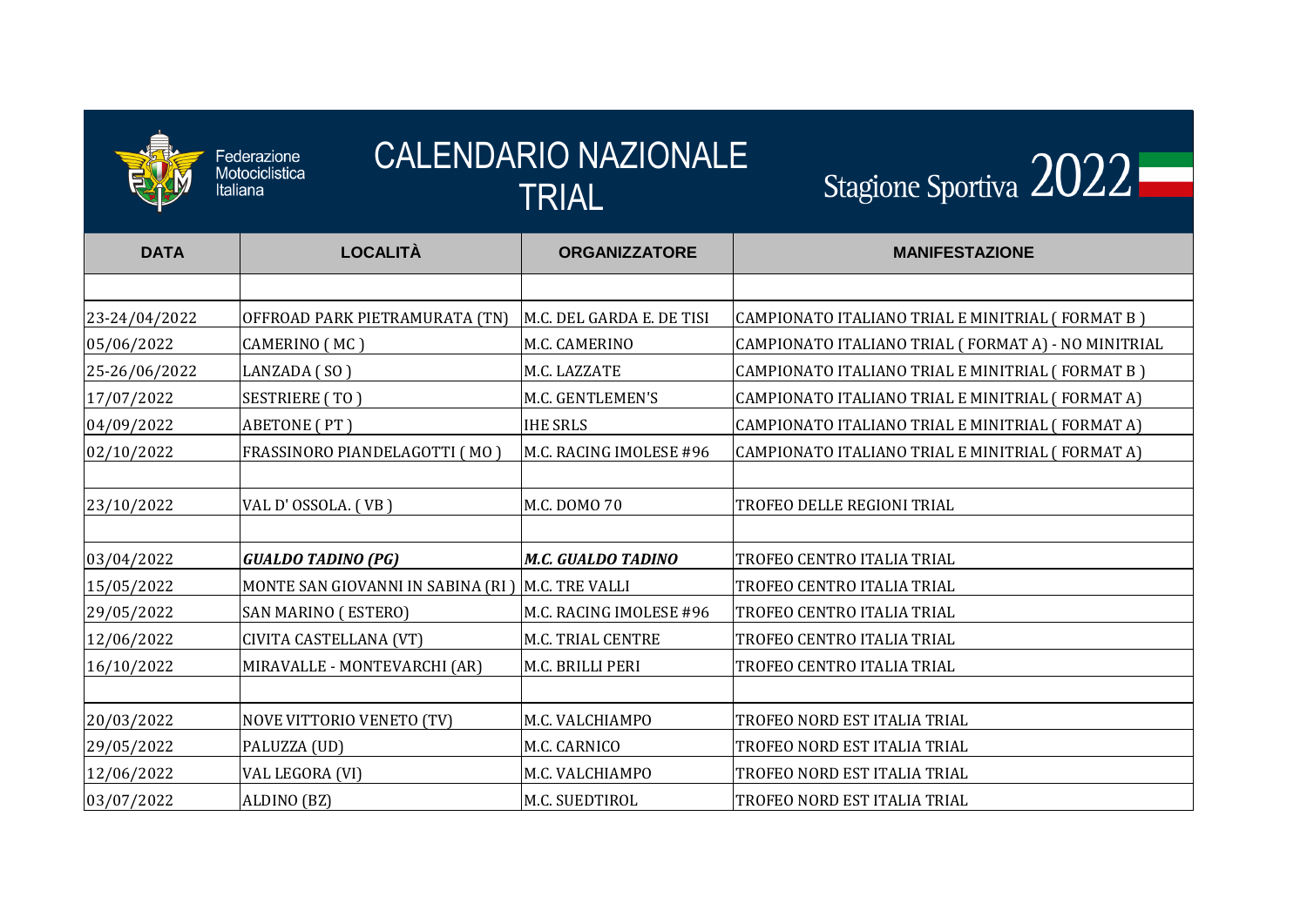| 28/08/2022    | PIETRAMURATA (TN)           | M.C. DEL GARDA DE TISI    | TROFEO NORD EST ITALIA TRIAL       |
|---------------|-----------------------------|---------------------------|------------------------------------|
| 16/10/2022    | POZZA DI FASSA (TN)         | <b>M.C. RODE A MOTOR</b>  | TROFEO NORD EST ITALIA TRIAL       |
|               |                             |                           |                                    |
| 09-10/04/2022 | CAGLIO (CO)                 | M.C. CANZO                | CAMPIONATO ITALIANO TRIAL GRUPPO 5 |
| 30-01/05/2022 | PIETRAMURATA (TN)           | M.C. DEL GARDA E. DE TISI | CAMPIONATO ITALIANO TRIAL GRUPPO 5 |
| 21-22/05/2022 | CASTEL D'AIANO (BO)         | M.C. RACING IMOLESE       | CAMPIONATO ITALIANO TRIAL GRUPPO 5 |
| 19/06/2022    | ROVEGNO (GE)                | M.C. LA SUPERBA           | CAMPIONATO ITALIANO TRIAL GRUPPO 5 |
| 16/10/2022    | GARESSIO (CN)               | M.C. VAL TANARO           | CAMPIONATO ITALIANO TRIAL GRUPPO 5 |
| 29-30/10/2022 | PRIMALUNA (LC)              | M.C. VALSASSINA           | CAMPIONATO ITALIANO TRIAL GRUPPO 5 |
|               |                             |                           |                                    |
| 27/03/2022    | CAMPO BATTU' - LAZZATE (MB) | M.C. LAZZATE              | TROFEO TRIAL MASTER BETA           |
| 22/05/2022    | GARESSIO (CN)               | M.C. TRIAL VAL TANARO     | TROFEO TRIAL MASTER BETA           |
| 19/06/2022    | SAN PIETRO MUSSOLINO (VI)   | M.C. TRIAL VALCHIAMPO     | TROFEO TRIAL MASTER BETA           |
| 10/07/2022    | <b>CAMPO CANAVESE (TO)</b>  | M.C. VALLE SACRA          | TROFEO TRIAL MASTER BETA           |
| 09/10/2022    | RIGNANO SULL'ARNO (FI)      | M.C. COLLI FIORENTINI     | TROFEO TRIAL MASTER BETA           |
|               |                             |                           |                                    |
| 29-30/10/2022 | SAN PIETRO MUSSOLINO (VI)   | M.C. VALCHIAMPO           | <b>WTRIAL</b>                      |
|               |                             |                           |                                    |
| 10-11/09/2022 | PIAZZA TORRE (BG)           | M.C. BERGAMO TZ           | CAMPIONATO EUROPEO TRIAL           |
| 17-18/09/2022 | PONTE DI LEGNO (BS)         | M.C. DYNAMIC TRIAL        | CAMPIONATO MONDIALE TRIAL          |
| 24-25/09/2022 | AUTODROMO MONZA (MB)        | M.C. MONZA O.C.           | TROFEO TRIAL DELLE NAZIONI         |
|               |                             |                           |                                    |
| 12-13/03/2022 | CORTENOVA (LC)              | F.M.I.                    | RADUNO SETTORE TECNICO             |
| 01/05/2022    | DA DEFINIRE                 | F.M.I.                    | COMITATO NAZIONALE TRIAL           |
| 18-21/07/2022 | PRAGELATO (TO)              | F.M.I.                    | RADUNO SETTORE TECNICO             |
| 29-30/10/2022 | SAN PIETRO MUSSOLINO (VI)   | F.M.I.                    | RADUNO SETTORE TECNICO             |

| RUPPO 5 |
|---------|
| RUPPO 5 |
| RUPPO 5 |
| RUPPO 5 |
| RUPPO 5 |
| RUPPO 5 |
|         |
|         |
|         |
|         |
|         |
|         |
|         |
|         |
|         |
|         |
|         |
|         |
|         |
|         |
|         |
|         |
|         |
|         |